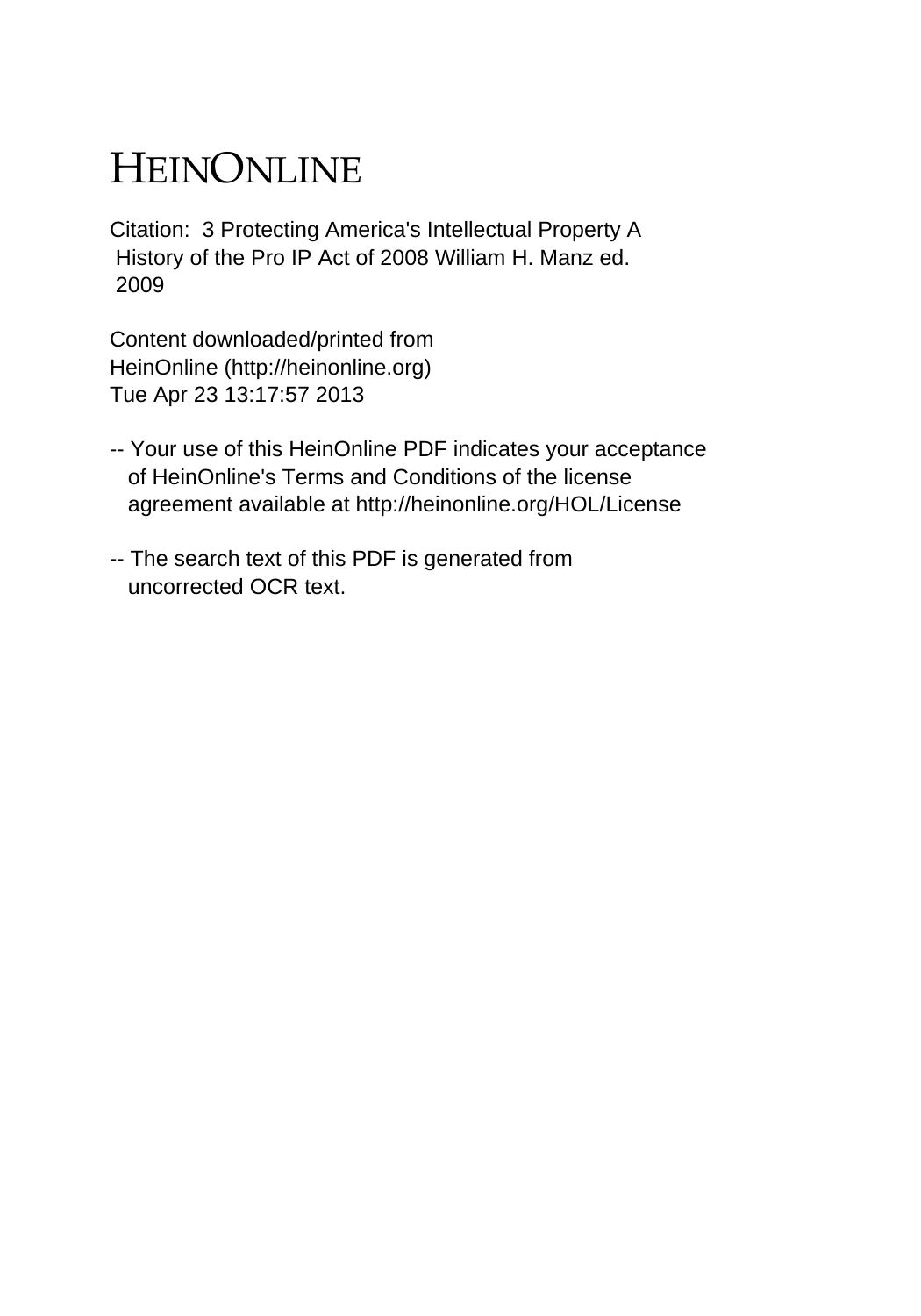

### **CONGRESSIONAL BUDGET OFFICE COST ESTIMATE**

May 5, 2008

# **H.R. 4279**

## **Prioritizing Resources and Organization for Intellectual Property Act of 2008**

*As ordered reported by House Committee on the Judiciary on April 30, 2008*

#### **SUMMARY**

H.R. 4279 would authorize additional resources for the Executive Office of the President, the Patent and Trademark Office (PTO), and the Department of Justice (DOJ) to enforce intellectual property laws and to reduce counterfeiting and piracy of protected intellectual property. CBO estimates that implementing the bill would cost \$435 million over the 2009-2013 period, subject to the appropriation of the necessary amounts. The legislation could affect direct spending and revenues, but we estimate that any such effects would be less than \$500,000 annually.

H.R. 4279 contains no intergovernmental or private-sector mandates as defined in the Unfunded Mandates Reform Act and would impose no costs on state, local, or tribal governments.

#### **ESTIMATED** COST TO THE FEDERAL **GOVERNMENT**

The estimated budgetary impact of H.R. 4279 is shown in the following table. The costs **of** this legislation fall within budget functions **750** (administration of justice), **370** (commerce and housing credit), and **800** (general government).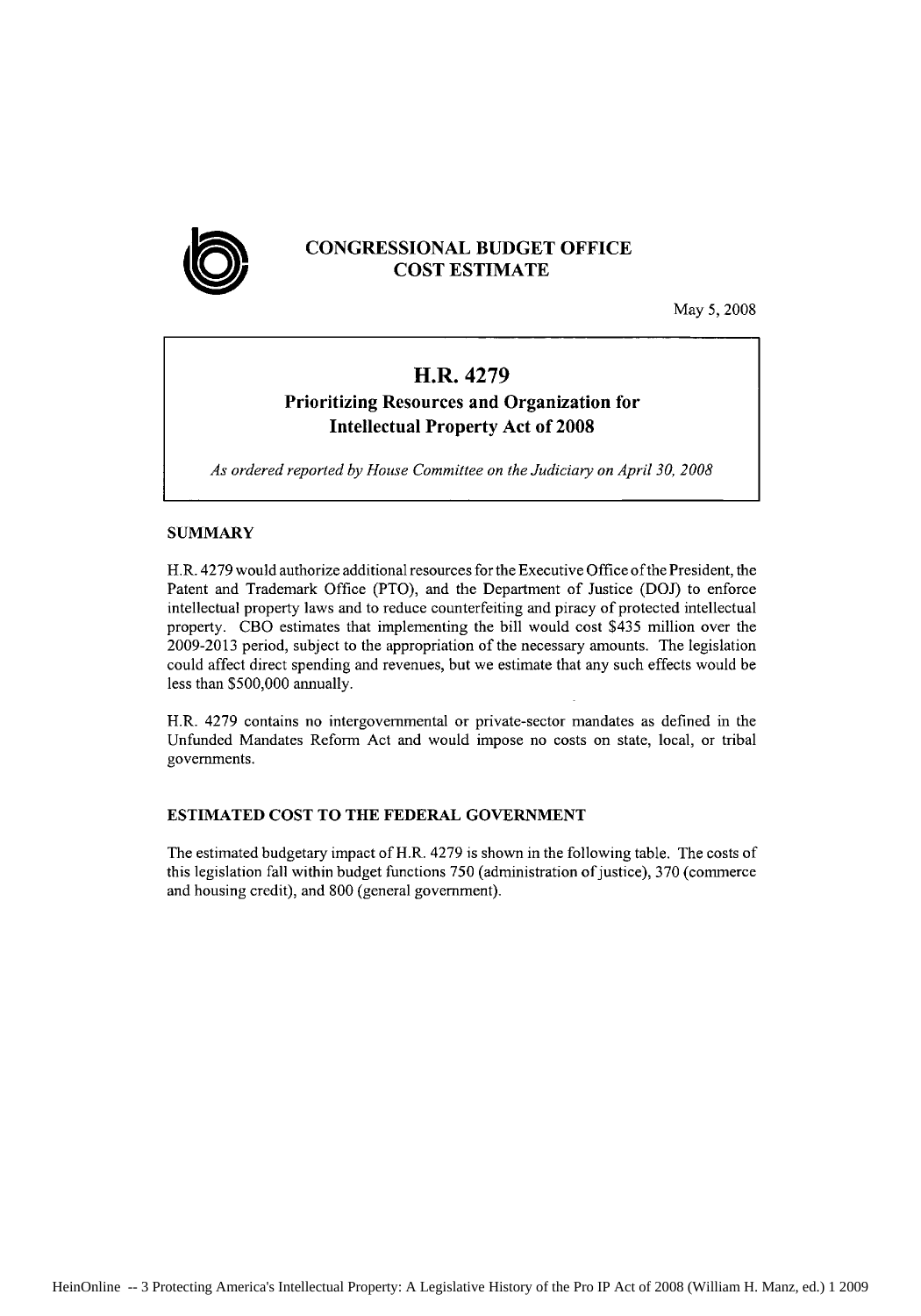|                                         | By Fiscal Year, in Millions of Dollars |      |                                                     |      |      |
|-----------------------------------------|----------------------------------------|------|-----------------------------------------------------|------|------|
|                                         | 2009                                   | 2010 | 2011                                                | 2012 | 2013 |
|                                         |                                        |      | <b>CHANGES IN SPENDING SUBJECT TO APPROPRIATION</b> |      |      |
| Title III: Executive Office of the      |                                        |      |                                                     |      |      |
| <b>President Enforcement Activities</b> |                                        |      |                                                     |      |      |
| Estimated Authorization Level           | 10                                     | 15   | 20                                                  | 25   | 30   |
| <b>Estimated Outlays</b>                | 9                                      | 14   | 19                                                  | 24   | 29   |
| Title IV: PTO Enforcement Activities    |                                        |      |                                                     |      |      |
| <b>Estimated Authorization Level</b>    | 12                                     | 18   | 18                                                  | 20   | 20   |
| <b>Estimated Outlays</b>                | 10                                     | 17   | 18                                                  | 19   | 20   |
| Title V: DOJ Enforcement Activities     |                                        |      |                                                     |      |      |
| <b>Estimated Authorization Level</b>    | 62                                     | 67   | 72                                                  | 72   | 47   |
| <b>Estimated Outlays</b>                | 22                                     | 43   | 58                                                  | 66   | 67   |
| <b>Total Changes</b>                    |                                        |      |                                                     |      |      |
| <b>Estimated Authorization Level</b>    | 84                                     | 100  | 110                                                 | 117  | 97   |
| <b>Estimated Outlays</b>                | 41                                     | 74   | 95                                                  | 109  | 116  |

Note: PTO = Patent and Trademark Office; DOJ = Department of Justice.

#### **BASIS** OF **ESTIMATE**

For this estimate CBO assumes that the bill would be enacted by the beginning of fiscal year 2009.

#### Spending Subject to Appropriation

CBO estimates that implementing the bill would cost \$435 million over the 2009-2013 period, subject to the appropriation of the necessary amounts. Those amounts would be used to enhance activities to enforce intellectual property rights by the Executive Office of the President, PTO, and DOJ.

Title **III:** Executive Office of the President Enforcement Activities. Title **III** would establish an Office of the United States Intellectual Property Enforcement Representative within the Executive Office of the President. The representative would be appointed by the President and confirmed by the Senate to advise the President and report to the Congress. The representative would develop, coordinate, and provide recommendations on governmentwide

 $\overline{c}$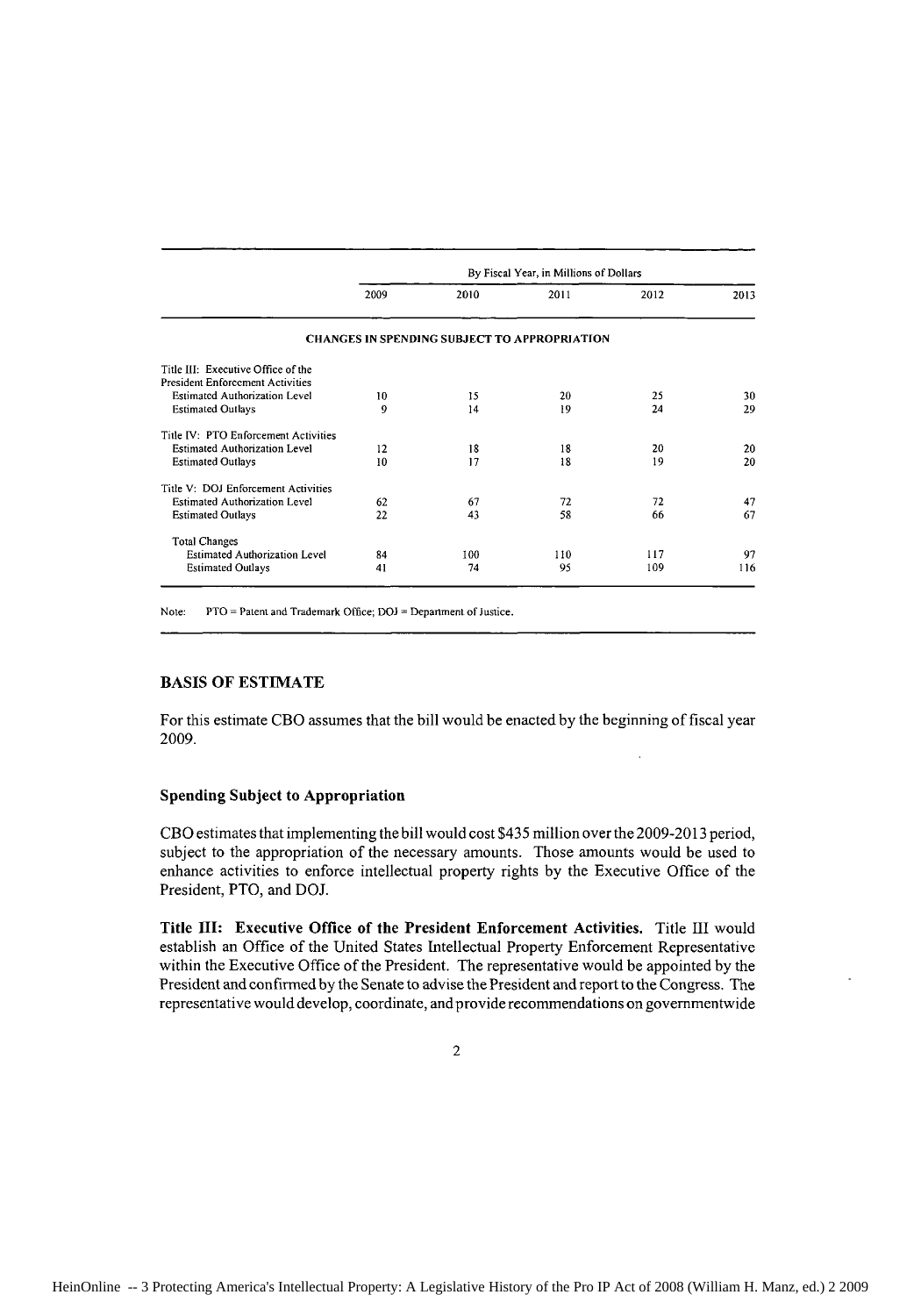policies for enforcing intellectual property rights, including the protection of copyrights, patents, and trademarks, both within the United States and abroad. In addition, the representative would chair an interagency committee and be primarily responsible for developing and implementing a plan for eliminating counterfeiting and piracy of intellectual property.

Based on the costs of similar offices and programs, CBO estimates that the new office would need about \$30 million a year to carry out its responsibilities under title II. CBO expects that the office would steadily expand its staff over the next five years to reach that level of effort. We estimate that implementing title III would cost \$95 million over the 2009-2013 period, assuming appropriation of the necessary amounts.

Title IV: PTO Enforcement Activities. Title IV would authorize the Department of Commerce to appoint at least 10 intellectual property attachés to serve in United States embassies or other diplomatic missions. The attachés would work with foreign governments to enforce intellectual property laws generally and to reduce counterfeiting and piracy of protected intellectual property. The Patent and Trademark Office (PTO) would be responsible for training the attaches and providing managerial and administrative support.

The bill would authorize the appropriation of such sums as necessary for both the intellectual property attachés authorized by title IV as well as other Department of Commerce personnel already serving as intellectual property attachés. Currently, eight attachés are working in Brazil, China, Egypt, India, Russia, and Thailand at a cost of about \$8 million a year. Based on that cost, CBO estimates that implementing title **IV** of the bill would cost \$84 million over the 2009-2013 period, assuming appropriation of the necessary amounts.

Title V: **DOJ** Enforcement Activities. Title V would reorganize DOJ's activities involving enforcement of intellectual property rights, authorize additional resources for attorneys and the Federal Bureau of Investigation (FBI), and authorize state grants to combat cyber-crime (crime related to computer and Internet activities). CBO estimates that implementing title V would cost \$256 million over the 2009-2013 period, subject to the appropriation of the necessary amounts.

*DOJ Intellectual Property Enforcement Division and FBI Unit.* Title V would create an Intellectual Property Enforcement Division within DOJ. Existing DOJ activities relating to the criminal enforcement of intellectual property rights and trade secrets would be transferred to the new division. Under the bill, the head of the division would be the Intellectual Property Enforcement Officer, who would be responsible for coordinating efforts at DOJ for combating counterfeiting and piracy of intellectual property and serving as the DOJ liaison to the Office of the United States Intellectual Property Representative. Because most of the activities of the new division are being performed under current law, CBO estimates that the cost for

 $\overline{3}$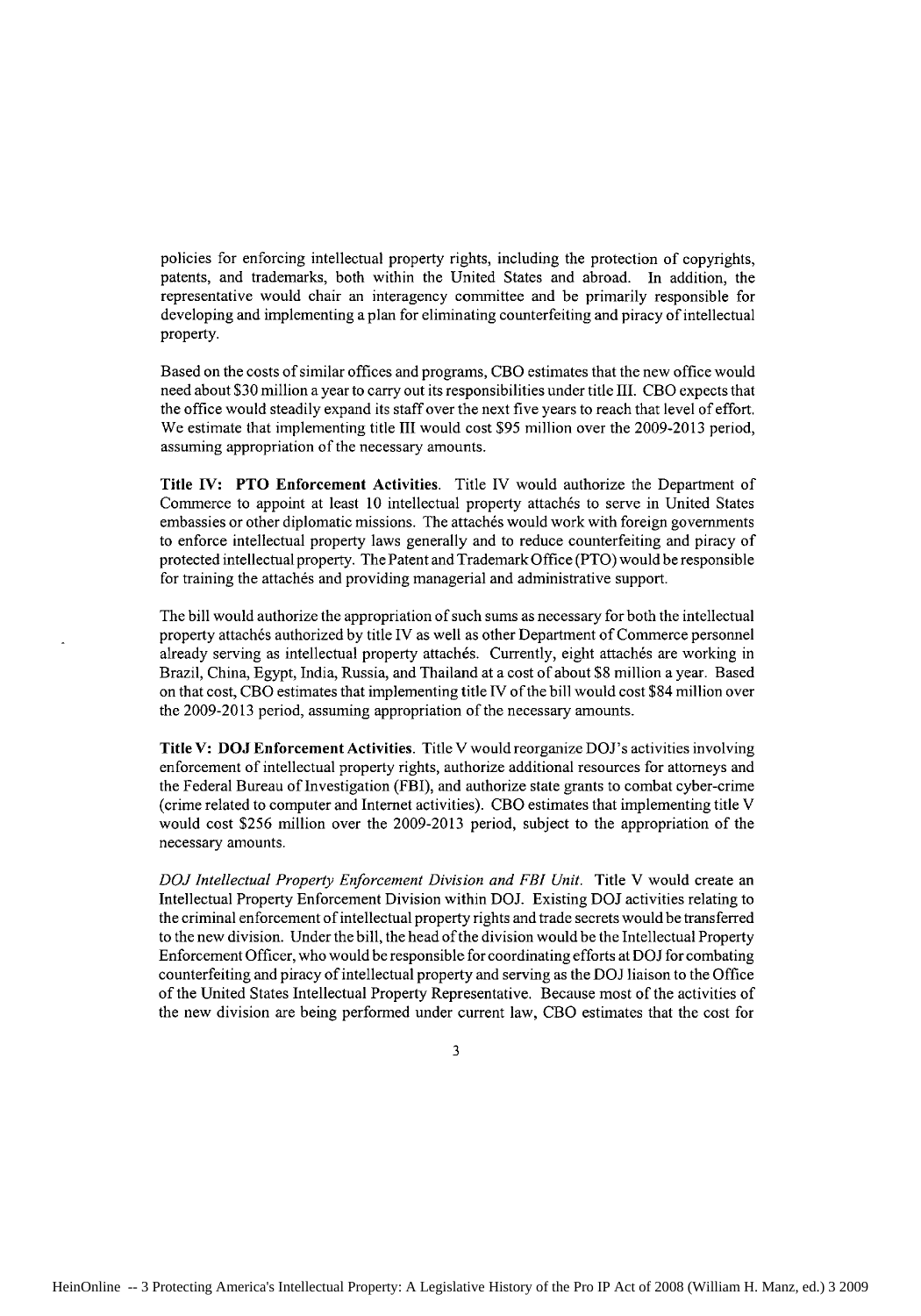creating this new division would be less than \$500,000 a year over the 2009-2013 period, subject to the availability of appropriated funds. Most of that amount would be for hiring the Enforcement Officer and for other administrative costs.

Title V also would create an operational unit of not less than five agents at the FBI headquarters to work with the new DOJ division to coordinate complex, multidistrict, and international intellectual property cases. CBO estimates that hiring five new agents would cost about \$5 million over the 2009-2013 period.

*Expansion of Computer Hacking and Intellectual Property (CHIP) Units.* The bill would create 10 new CHIP units in different federal judicial districts in addition to the 25 existing units. CHIP units, currently staffed by approximately 80 Assistant United States Attorneys (AUSAs) nationwide, are located in regions that experience a high incidence of intellectual property and cyber-crime. Enforcement activities are supported by FBI agents. CBO estimates that creating the new CHIP units would involve hiring 40 new AUSAs, 20 new FBI agents, and 10 additional support staff.

The bill also would expand the size of the existing CHIP units by adding at least 25 AUSAs and 50 supporting FBI agents. Based on personnel cost information provided by DOJ, CBO estimates that the cost to create and expand CHIP operations would total \$77 million over the 2009-2013 period.

*State Grants for Cyber-Crime.* Title V would authorize the appropriation of \$25 million annually over the 2009-2013 period for DOJ to make grants to states for programs to combat computer crime. Title V also would authorize the appropriation of \$25 million annually over the 2009-2012 period for grants to state and local governments for programs to combat intellectual property crimes. Assuming appropriation of the authorized amounts, CBO estimates that implementing those provisions would cost \$162 million over the 2009-2013 period.

*International Intellectual Property Law Enforcement Coordinators.* The bill would require the deployment of five additional coordinators in addition to those serving under current law. The coordinators manage U.S. law enforcement activities to combat intellectual property crimes in foreign countries. Based on information provided by DOJ, increasing the number of coordinators would cost \$12 million over the 2009-2013 period.

 $\Delta$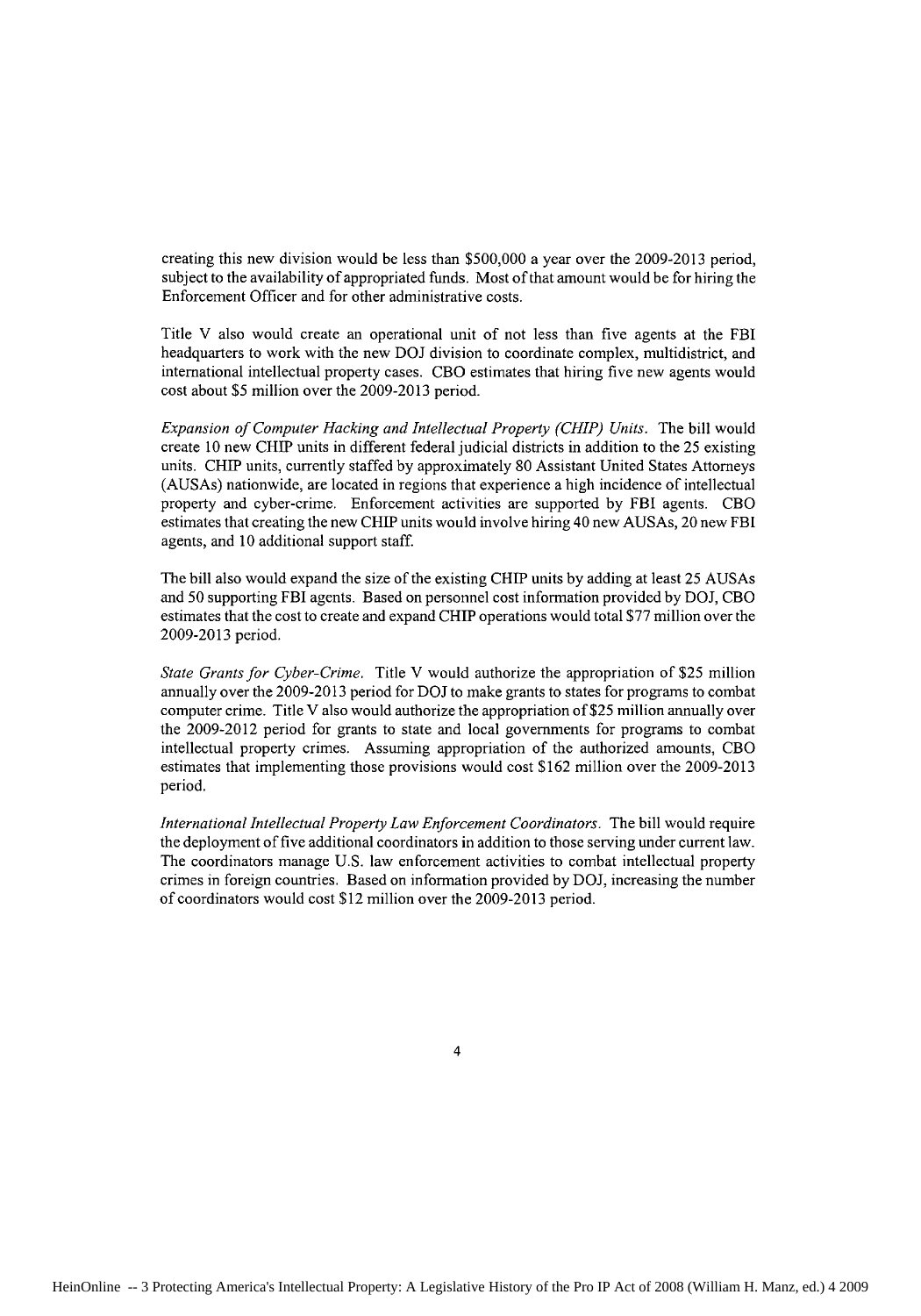#### Direct Spending and Revenues

H.R. 4279 would increase civil damages and penalties for certain intellectual property offenses. Criminal fines are recorded as revenues, deposited into the Crime Victims Fund, and later spent. In addition, proceeds from forfeited cash and the sale of assets are recorded as revenues, deposited into the Assets Forfeiture Fund, and spent mostly in the same year. Thus, enacting H.R. 4279 could increase revenues and direct spending; however, CBO expects that any such impact would not be significant.

Title III would allow the Office of the United States Intellectual Property Enforcement Representative to accept and use gifts, and therefore, the legislation could increase revenues and direct spending. However, CBO estimates that any revenues from contributions and subsequent direct spending would be less than \$500,000 annually.

#### **INTERGOVERNMENTAL AND PRIVATE-SECTOR IMPACT**

H.R. 4279 contains no intergovernmental or private-sector mandates as defined in **UMRA.** The bill would benefit state and local law enforcement agencies **by** authorizing grants for enforcement and prosecutorial activities.

#### **ESTIMATE PREPARED BY:**

Federal Costs: Leigh Angres, Mark Grabowicz, Susan Willie, and Matthew Pickford Impact on State, Local, and Tribal Governments: Melissa Merrell Impact on the Private Sector: Paige Piper/Bach

#### **ESTIMATE APPROVED BY:**

Theresa Gullo Deputy Assistant Director for Budget Analysis

5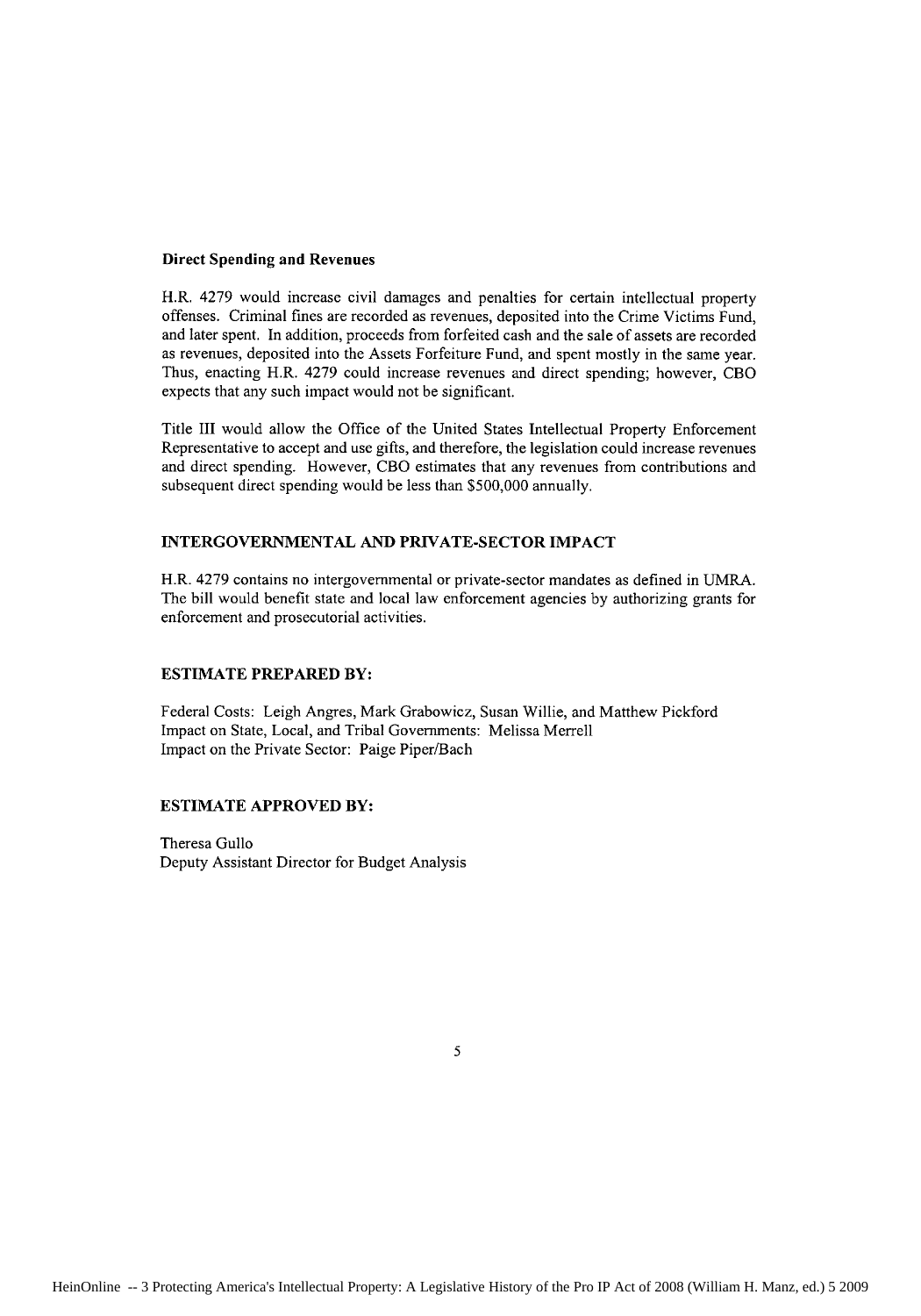HeinOnline -- 3 Protecting America's Intellectual Property: A Legislative History of the Pro IP Act of 2008 (William H. Manz, ed.) 6 2009

 $\bar{z}$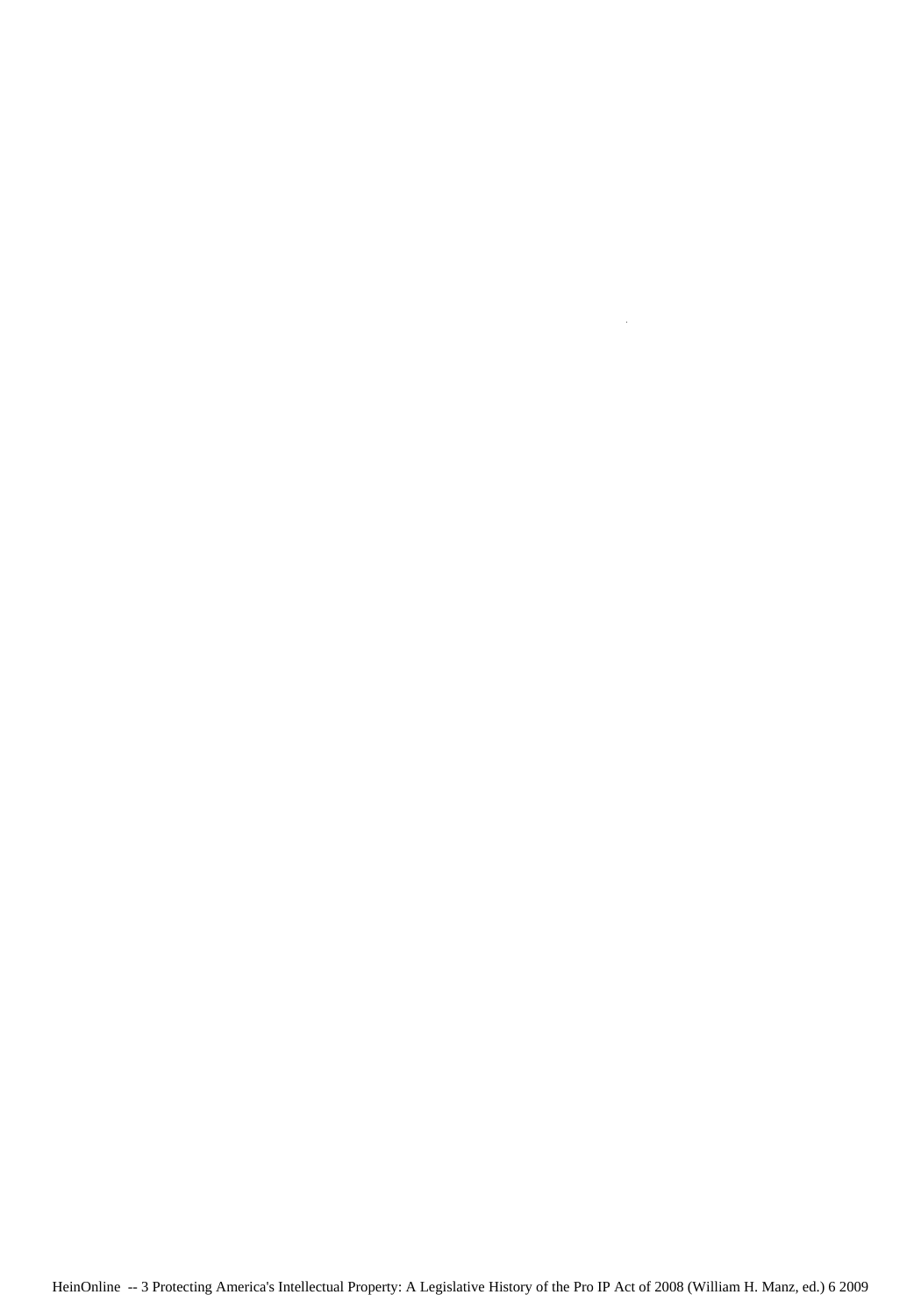# **DOCUMENT NO.** 45

 $\hat{\boldsymbol{\beta}}$